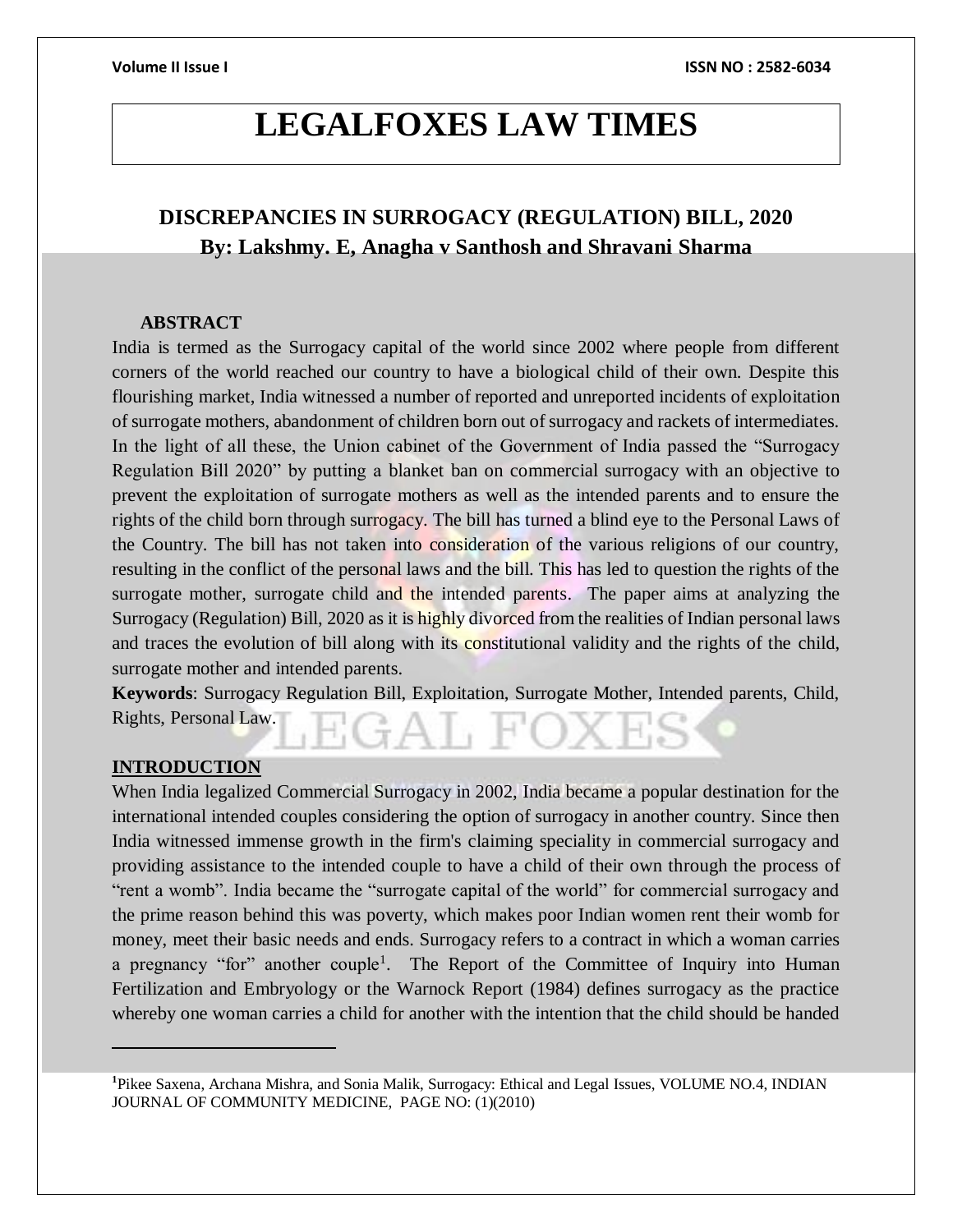over after birth<sup>2</sup>. It seems to be an attractive way of earning money but the reality is quite complicated. Most surrogate mothers and intended couples are exploited by the agencies as well as a third person due to lacking proper legislation. Although in 2005, ICMR issued guidelines for accreditation, supervision, and regulation of art clinics in India, these guidelines are repeatedly violated<sup>3</sup>. In the year 2008, Supreme Court of India, pointed out the lack of proper regulation for surrogacy in India in the case of Baby Manji Yamada vs. Union of India<sup>4</sup>. In the 228th report of Law Commission of India, it suggested the government with certain measures to promote altruistic surrogacy and ban commercial surrogacy in India as it is considered in exploiting in nature not only the women's reproductive dignity but also encouraging baby selling. By the year 2016, the Surrogacy (Regulation) Bill, 2016 was introduced in the Lok Sabha .

The Surrogacy (Regulation) Bill, 2020 permits only altruistic surrogacy for the intending couple those who suffer from proven infertility and they must possess the "certificate for eligibility" approved by the appropriate authority. Moreover, this bill requires the surrogate mother to be a close relative of the intended parents and must be a biological mother of another child. This bill bans single parents, homosexuals and live-in-couples from surrogacy, which is a clear violation of Article 14 of the Indian Constitution. In addition to these, the bill violates the "Right to livelihood" and "Right to Reproductive Autonomy" embedded under Article 21 of the constitution and also Article 19(1) (g) which specifically guarantees the "freedom of trade and Profession 'in India. The bill is in contradiction with law of adoption in India which eventually leads to the conclusion that the bill fails to keep the balance with other rules and regulations.

Surrogacy has opened a Pandora's box filled with questions of Personal laws. There has been an expeditious growth in the surrogate mothering technology. This has not only been gaining attention of the medical scientists, psychologists, sociologists but jurists as well. There are many questions to be answered relating to the rights of the surrogate mother, the child and the parents.

This method has given rise to innumerable legal issues especially in the domain of personal laws. Among them ,some of issues in personal law are:

(1) Is the surrogate child legitimate? If legitimate, of whom?

(2) Is the custodial rights over the Surrogate child vested with the surrogate mother or intended parents?

(3) Is the surrogate child entitled to succeed the property of the surrogate mother and her husband or intended parents?

### **WHAT IS SURROGACY?**

 $\overline{a}$ 

The word surrogacy is derived from a Latin word "surrogatus" meaning "to substitute or replacement". "Surrogacy" means a practice whereby one woman bears and gives birth to a child

 ${}^{2}$ Law Commission of India, 228<sup>th</sup> Report PAGE NO: (10), PARA NO: (1)

 $3$  National guidelines for the accreditation supervision and regulation of ART clinics in India, (LAST VISITED ON11/09/2020/2:00), [http://www.icmr.nic.in/art/art\\_clinics.html](http://www.icmr.nic.in/art/art_clinics.htm)

<sup>4</sup>Baby Manji Yamada vs. Union of India, A.I.R. 2009 S.C. 84 (India).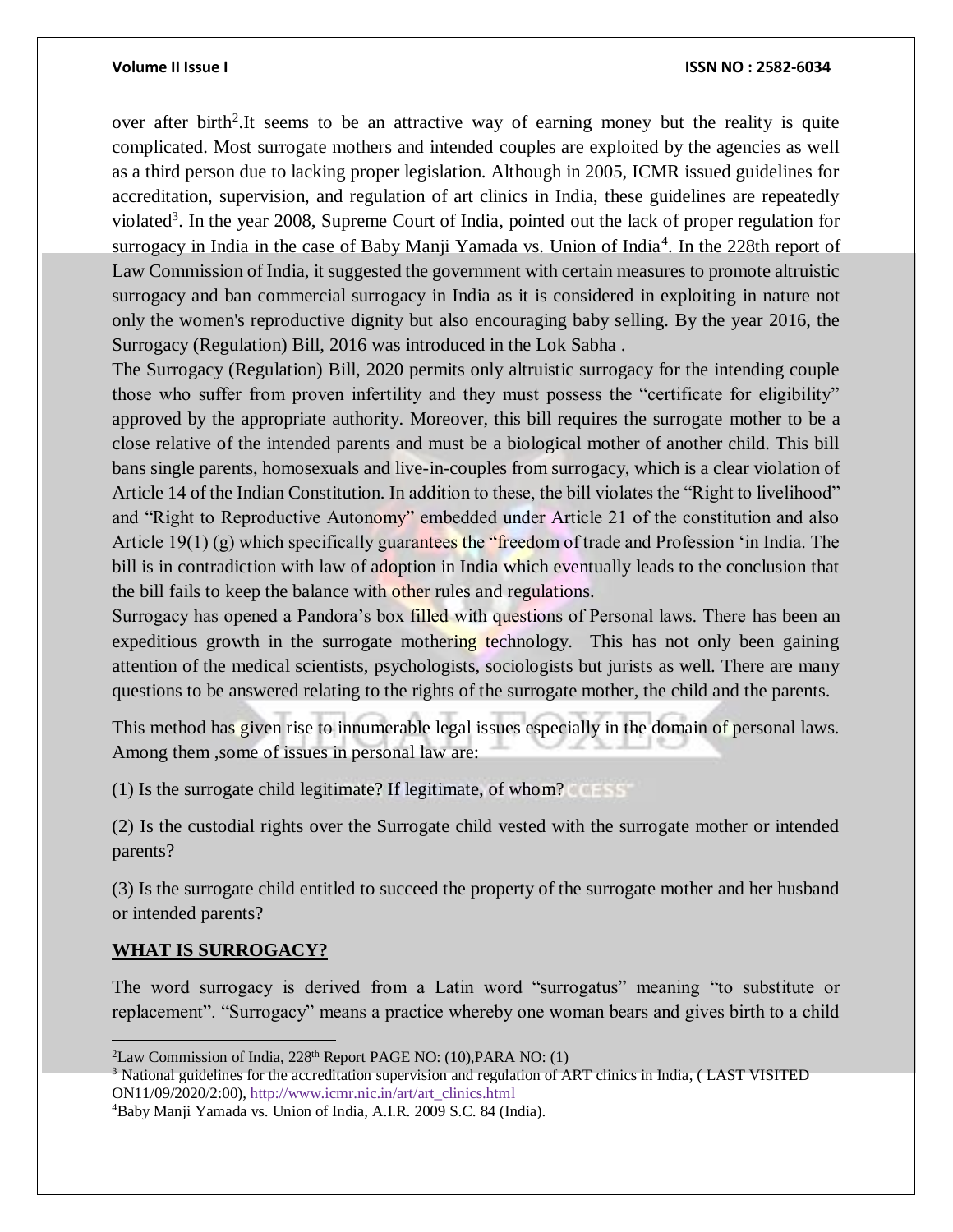for an intending couple with the intention of handing over such child to the intending couple after the birth.<sup>5</sup> Surrogacy is a practice whereby a woman agrees to become pregnant by implanted embryo or medically inseminated sperm and bear a child for another person or persons, to whom she intends to transfer the child's care at, or shortly after birth and in return receives the compensation for carrying and delivering the child.

There are four types of surrogacy.

- a. Traditional Surrogacy: The surrogate mother acts as the biological mother of the baby is quite common in surrogacy-friendly countries even nowadays. Artificial insemination or natural methods of reproduction are the methods used in traditional surrogacy and male's sperm is placed in the female's womb.
- b. Gestational Surrogacy: A process where the biological parent's sperm and ovum are used and processed under IVF[In Vitro Fertilization] and then subsequently implanted into the womb of the surrogate mother's uterus.
- c. Commercial Surrogacy: Commercialization of surrogacy services or procedures or its component services or component procedures including selling or buying of human embryo or trading in the sale or purchase of human embryo or gametes or selling or buying or trading the services of surrogate motherhood by way of giving payment, reward, benefit, fees, remuneration or monetary incentive in cash or kind, to the surrogate mother or her dependents or her representative, except the medical expenses incurred on the surrogate mother and the insurance coverage for the surrogate mother.<sup>6</sup>
- d. Altruistic Surrogacy: Surrogacy in which no charges, expenses, fees, remuneration or monetary incentive of whatever nature, except the medical expenses incurred on surrogate mother and the insurance coverage for the surrogate mother, are given to the surrogate mother or her dependents or her representative.<sup>7</sup>

### **SURROGACY AND RELIGION**

It is roughly estimated that there are around 4200 religions still exist in India and in this paper we are trying to figure out how many of those largest religions exactly boost the concept of surrogacy and have identified that among those largely followed religions.

### HINDUISM

 $\overline{a}$ 

Hinduism has been in favor of surrogacy since ancient times. It is considered very important in a Hindu Family to procreate to continue the family lineage. According to some ancient texts it is considered Lord Krishna and his elder brother Balaram were born via surrogacy. The biological parents of Lord Krishna were Devaki and Vasudeva, and the surrogate mother was Yeshodha. It is more favored in Hinduism when the child in the surrogate mother has the embryo of the mother and the sperm of the father i.e. the parents who raise the child.

 $5$  The Surrogacy (Regulation) Bill 2019, Section 2(zc), (reported by the selected committee)

 $6$  The Surrogacy (Regulation) Bill 2019, Section 2(f), (reported by the selected committee)

<sup>7</sup> The Surrogacy (Regulation) Bill 2019, Section 2(b),(reported by the selected committee)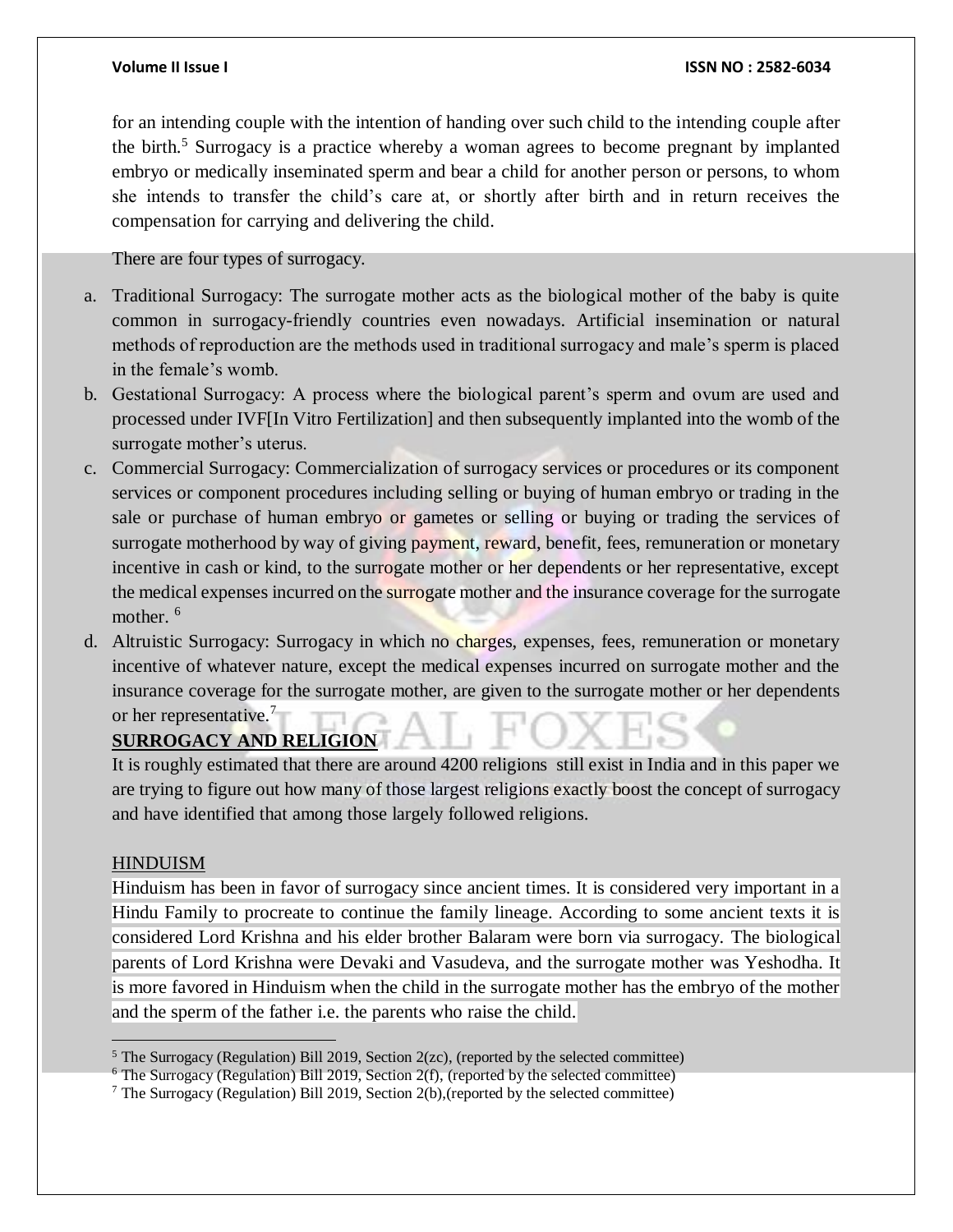A son is considered to be the Vanshaudarak i.e. the one who carries on the family blood line and who will help his parents attain moksha after their death. According to some orthodox theories giving their virgin daughter to the husband's family not only increases the parent's prestige, but also is believed to purify them of sin.

### BUDDHISM

Procreation in Buddhism is not considered as a moral obligation. There are not teachings or practices that make it compulsory for couples to marry and have children to continue their lineage. Buddhism accepts the concept of surrogacy and it is not considered immoral.

### ISLAM

Islam has a divided view on the concept of surrogacy. Some of the scholars consider surrogacy as adultery, because it involves a woman carrying an egg which is not fertilized by her legal husband. As a result of surrogacy the scholars consider the child to be illegitimate. Whereas, the other Muslim thinkers claim surrogacy is acceptable as humans have a responsibility to preserve the human species and that it is in the public interest to allow surrogacy for infertile couples.

### CHRISTANITY

Similar to Islam, Christianity has a divided opinion on Surrogacy. In Catholic Catechism, children are considered as a "Gift of God" and it would be immoral for a third party to between the "one flesh" principle that unites the husband and wife. The Protestants are more liberal to the concept of surrogacy. The churches falling under this umbrella do not consider surrogacy as immoral. They have also posed a question on the psychological problems that the surrogate and the child will face in the future. They also prefer surrogacy to take place with the married couple's egg and sperm who will take care of the child in future.

### **ADOPTION VS. SURROGACY**

Most of the people intend to choose surrogacy instead of adoption as it helps them to have a child of their own i.e. a child born of their genes. The biggest difference between surrogacy and adoption is genetic linkage. People who are struggling to conceive their own may consider the option of assisted reproductive technologies to have a genetic child. In certain cases, the intended mother may have the knowledge that she is incapable of conceiving but has remaining embryos, so surrogacy is the very next best option for them to have a biological child that they have dreamed about.

The procedures of adoption and surrogacy are different in nature both come with certain complexities. Surrogacy is a new concept in terms of legislation, the legislation has pointed out the effective implementation of the Surrogacy (Regulation) Bill, 2020 with an intention to prevent the exploitation of surrogate mothers. The Bill is highly diverse from the Indian realities as it imposes a ban on commercial surrogacy and denying the right of foreigners, homosexuals, single parents to have a biological child of their own. It's impossible to answer the question about which among, Adoption and Surrogacy is a better option but both of the options have their own pros and cons depending upon the intended couple and their requirement.

# **EVOLUTION OF THE SURROGACY BILL**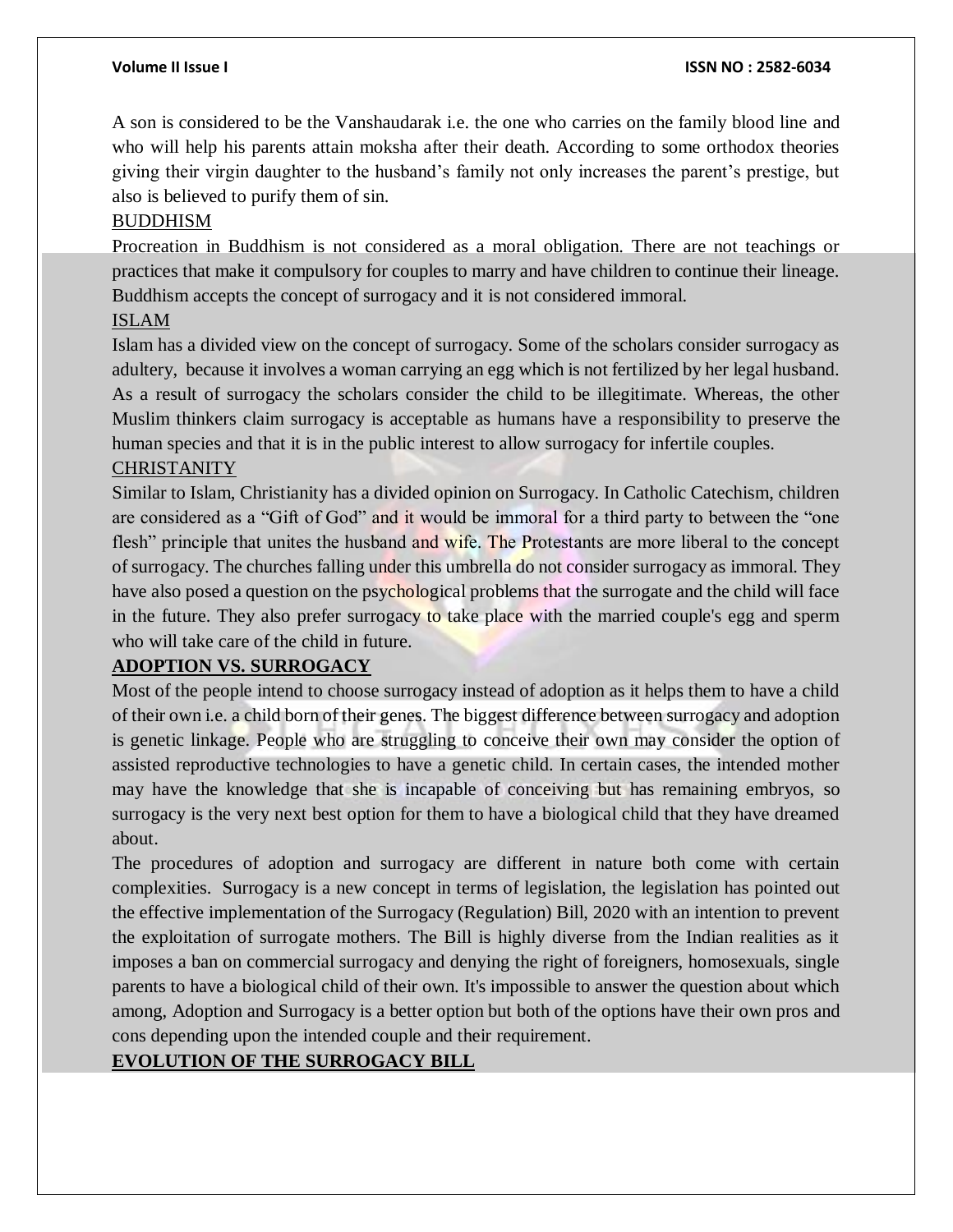Commercial surrogacy or "rent a womb" was legalized in India in 2002 and the main objective of this practice was to expand medical tourism in India to a larger extent. Gradually India was known as 'the hub of surrogacy'. And the main reason behind it was the low cost in India. One more issue can be pointed out as the reason for this is that in India there weren't any strict legislature to guide the principles for surrogacy. According to the report published by CII in 2012 the size of Indian surrogacy industry was more than \$2 billion a year. In addition to that,more 3000 fertility clinics were started for promoting commercial surrogacy while majority of the them weren't government recognized ones. The lenient approach by the government towards commercial surrogacy in India led to many unethical practices in this field.

There weren't any legal procedures or any ethical procedures because of why surrogacy was unregulated business which has been conducted in unethical ways and the main concern was the middlemen and the commercial agencies their main motive was to make maximum profit out of the business. Many surrogate mothers were exploited, because due to the engagement of the middlemen and agencies the surrogate mothers weren't getting any money. The children born out of surrogacy were abandoned. Many illegal rackets were also formed like rackets for organ trade, embryo import etc. All these led to the necessity for the proper and legal procedures and guidelines for surrogacy in India.

The Law Commission of India in its 228<sup>th</sup> report recommended to prohibit commercial surrogacy completely in India and also recommended that only ethical altruistic surrogacy should only be practiced in India by enacting proper and suitable legislation. It can be said that the main reason for the widespread surrogacy in India is its poverty because many women were able to earn lots of money by this practice, for their living poor Indian woman used to rent their womb for their bread and butter.

In 2005, Indian Council of Medical Research (ICMR) issued certain guidelines with respect to surrogacy law in India and the main objective of those guidelines was to necessarily regulate the surrogacy arrangements within India. According to the guidelines put forward it stated that the surrogate mother would be entitled to the monetary compensation which have been decided by the couple and the surrogate mother together. In the guidelines one more thing was also specifically mentioned that the surrogate mother should not donate her own egg for the surrogacy because all the parental rights related to the surrogate child has to be relinquished. In 2008 The Supreme Court held that surrogacy permissible in India which increased the international confidence in going in for surrogacy in India<sup>8</sup>. Once it was held by the Gujarat High Court that the child born out of the surrogacy will have surrogate mother's name in the birth certificate and also that that child will be provided with the Indian passport which considers him as the Indian citizen and the surrogate mother have to give the child for adoption to the couple<sup>9</sup>.

Many cases have provoked the bill that will ban surrogacy for foreign citizens in India. Where foreign citizens won't no longer be able to approach the Indian mother for surrogacy. Main reason for the ban was the unethical businesses happening in this field.

l

<sup>8</sup>Baby Manji Yamada vs. Union of India, A.I.R. 2009 S.C. 84 (India).

<sup>&</sup>lt;sup>9</sup> Jan Balaz vs Anand Municipality, A.I.R.2010 GUJ 21(India).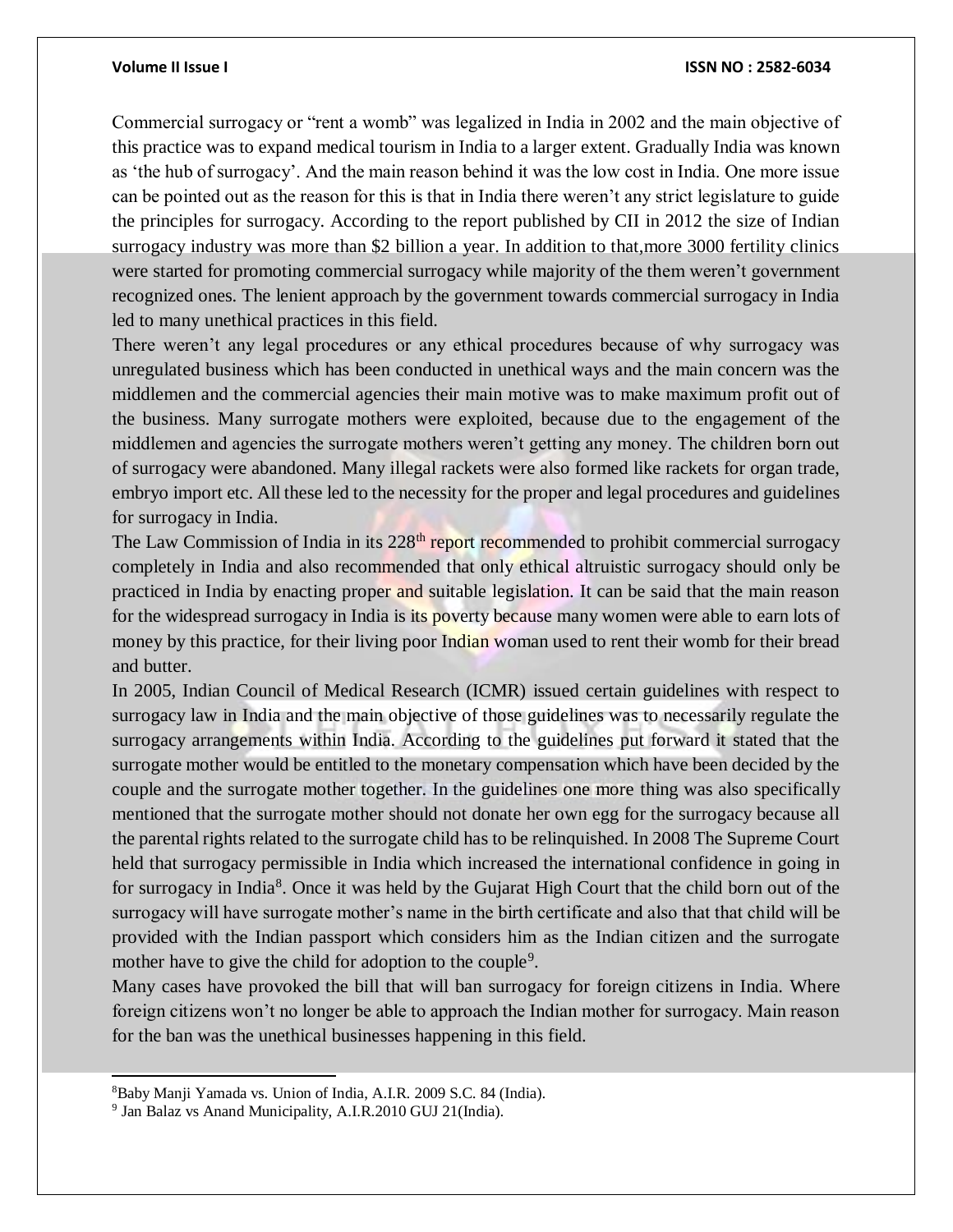$\overline{a}$ 

#### **Volume II Issue I ISSN NO : 2582-6034**

On 21st November, 2016 The Surrogacy (Regulation) Bill was introduced in Lok Sabha. The report on the same was given by the committee on  $10<sup>th</sup>$  August 2017 and on the basis of that report Lok Sabha passed the bill on 19<sup>th</sup> December 2018. The Surrogacy Bill, 2016 spotlights on counteraction of business surrogacy and advancement of philanthropic surrogacy. The bill likewise shields the surrogate mother and child from abuse. Surrogacy is a path by which a barren wedded couple who are qualified as per the arrangements of the bill would now be able to shoulder a kid with assistance of a surrogate mother qualified according to arrangements of the bill. In any case, the surrogate mother won't be given any money related advantage or pay for renting her womb to the proposed couple aside from her clinical and protection costs during pregnancy.

The Surrogacy (Regulation) Bill 2019 was presented in Lok Sabha 15 July, 2019 and passed by Lok Sabha on 5 August, 2019. At national level as well as state level there will be a Constitution of surrogacy sheets and it permits just moral selfless surrogacy. Indian wedded couples for at any rate five years. They need to give an authentication of vitality and furthermore an endorsement of qualification. Likewise, they need to embrace that they won't surrender the child resulting from surrogacy. To be eligible for a surrogate mother the one should be nearby relative of the expecting couple, the lady must be hitched having her very own child and she ought to be between the age of 25-35 years. The Bill clearly says that the intended couple should choose a serrate mother with no past surrogacy experience. The Bill additionally looks to deal with the working of surrogacy centers<sup>10</sup>. Further, surrogacy facilities in the nation should be enrolled. Moreover, sex determination of a child in the womb is not allowed as it may lead to the exploitation of the child in future.

### **PROVISION OF THE SURROGACY (REGULATION) BILL, 2020**

CHAPTER I (Section 2): This section deals with the definitions used in the bill such as "Altruistic surrogacy", "Commercial surrogacy", and it also defines the "intending woman" as an

Indian woman who is a widow or divorcee who is between the age of 35 to 45 years and who intends to avail the surrogacy<sup>11</sup>.

CHAPTER II (Section 3): This section deals with the "Parentage and abortion of surrogate child" according to this section the child born out of surrogacy will be considered as the child of the intended couple and when it comes to the abortion of the surrogate child the consent from the surrogate and mother and the authority which is concerned is mandatory. The abortion should take place according to the Medical Termination of Pregnancy Act, 1971<sup>12</sup>.

CHAPTER III (Section 4-10): This chapter has been divided into four parts where the first part deals with different purposes for which the surrogacy is permitted in our country. The second part deals with the eligibility criteria for the couples who are intending to have a surrogate child. Two certificates are included in this part namely "certificate of essentiality" and a "certificate of eligibility" and these two certificates have to be issued by the appropriate authority. Then finally the fourth part deals with "rights of surrogate child" here it says that the surrogate child will have

<sup>10</sup> Ritu Sharma, Deepali Garg and Huma Khan, Surrogacy in India: Current Scenario and Ethical Perspective,

Volume 3, Journal of Clinical Obstetrics, Gynecology & Infertility, PAGE NO(2) (2019)

<sup>&</sup>lt;sup>11</sup> The Surrogacy Bill (Regulation) Bill, 2020(reported by the selected committee)

<sup>&</sup>lt;sup>12</sup> Medical Termination of Pregnancy Act, 1971, No. 34, Acts of Parliament, 1971 (India)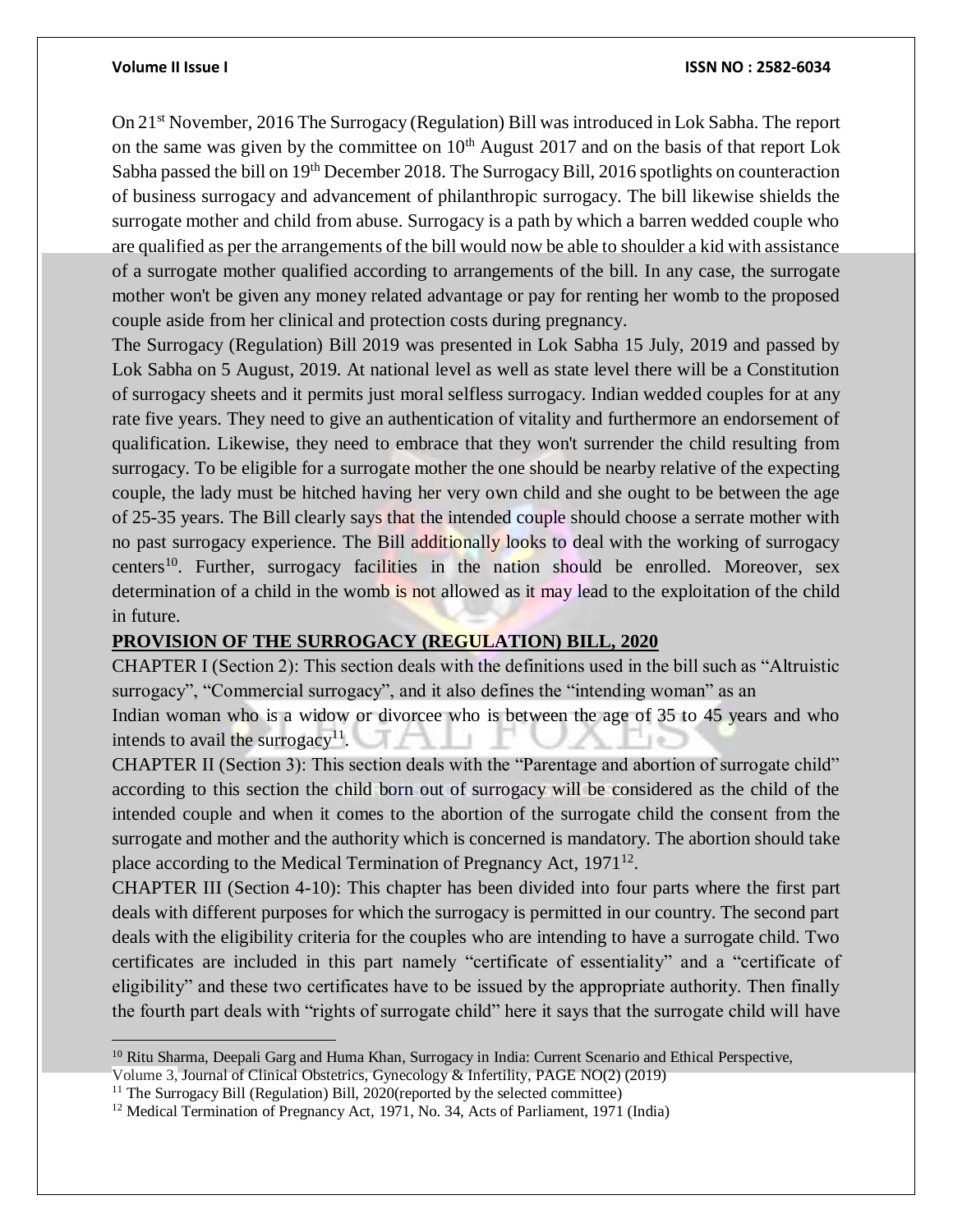$\overline{a}$ 

all the rights and privileges which are available to a natural born child under any law for time being in force<sup>13</sup>.

CHAPTER IV (Section 11-14): This chapter it mainly deals with the "Registration of surrogacy clinics" by the appropriate authority and the main motive of this is to undertake surrogacy or any other procedure which is related to it within 60 days from the date of appointment of the appropriate authority $14$ .

CHAPTER V (Section 15-32): This chapter deals with various members of the parliament, State Legislative Assembly, executives who are appointed by the Central and State Government to the National and State Surrogacy boards. The main function of these boards is to guide the Central government in monitoring and help in the regulation of surrogacy law and procedures in India. They also will lay down the rules and a particular code of conduct that has to be followed by the surrogacy clinics.

CHAPTER VI (Section 33-35): This chapter deals with appropriate authority which has a joint secretary and joint director. The main functions of the authority is to issue or cancel the registration for surrogacy, and to provide proper and ethical standard for the functioning of the surrogacy clinics, to undergo necessary investigation if there is a violation of the provisions of the bill occurred, they also have to recommend amendments to the provisions of the bill due to the evolving character of the technology and services, and finally to assist the intendant couple in renewing the their registration if it has been cancelled or expired.

CHAPTER VII (Section 36- 43): This chapter mainly deals with the punishments for any person or an company who are involved in the promotion of commercial surrogacy and degrading the surrogate child and surrogate mother in any manner, he/she will be punished with 10 years of imprisonment and fine up to 10 lakhs.

CHAPTER VIII (Section 45-52): The provisions included in this chapter is considered as the miscellaneous provisions which deals with power to search and seize records, and also make rules and regulations, then also to protect the government from any prosecutions for the actions taken by them in a good faith and finally to remove the difficulties associated with provisions of the bill.

# **THE CONSTITUTIONAL VALIDITY OF THE SURROGACY (REGULATION) BILL, 2020**

According to the report published by CII in 2012 the size of Indian surrogacy industry was more than \$2 billion a year, often been termed as the "Surrogacy capital of the World", till commercial surrogacy was banned in the year 2012. The main objective of Surrogacy (Regulation) Bill, 2020 is to affirm effective regulation of surrogacy by prohibiting commercial surrogacy and encouraging altruistic surrogacy. Even though the bill was introduced with an intention of preventing exploitation of surrogate mothers, the Bill seems to be in consonance with basic constitutional provisions. Also, the Bill does not check all the boxes of the "Golden Triangle

<sup>&</sup>lt;sup>13</sup> The Surrogacy Bill (Regulation) Bill, 2020(reported by the selected committee)

<sup>&</sup>lt;sup>14</sup>Ritu Sharma, Deepali Garg and Huma Khan, Surrogacy in India: Current Scenario and Ethical Perspective, Volume 3, Journal of Clinical Obstetrics, Gynecology & Infertility, PAGE NO(2)(2019)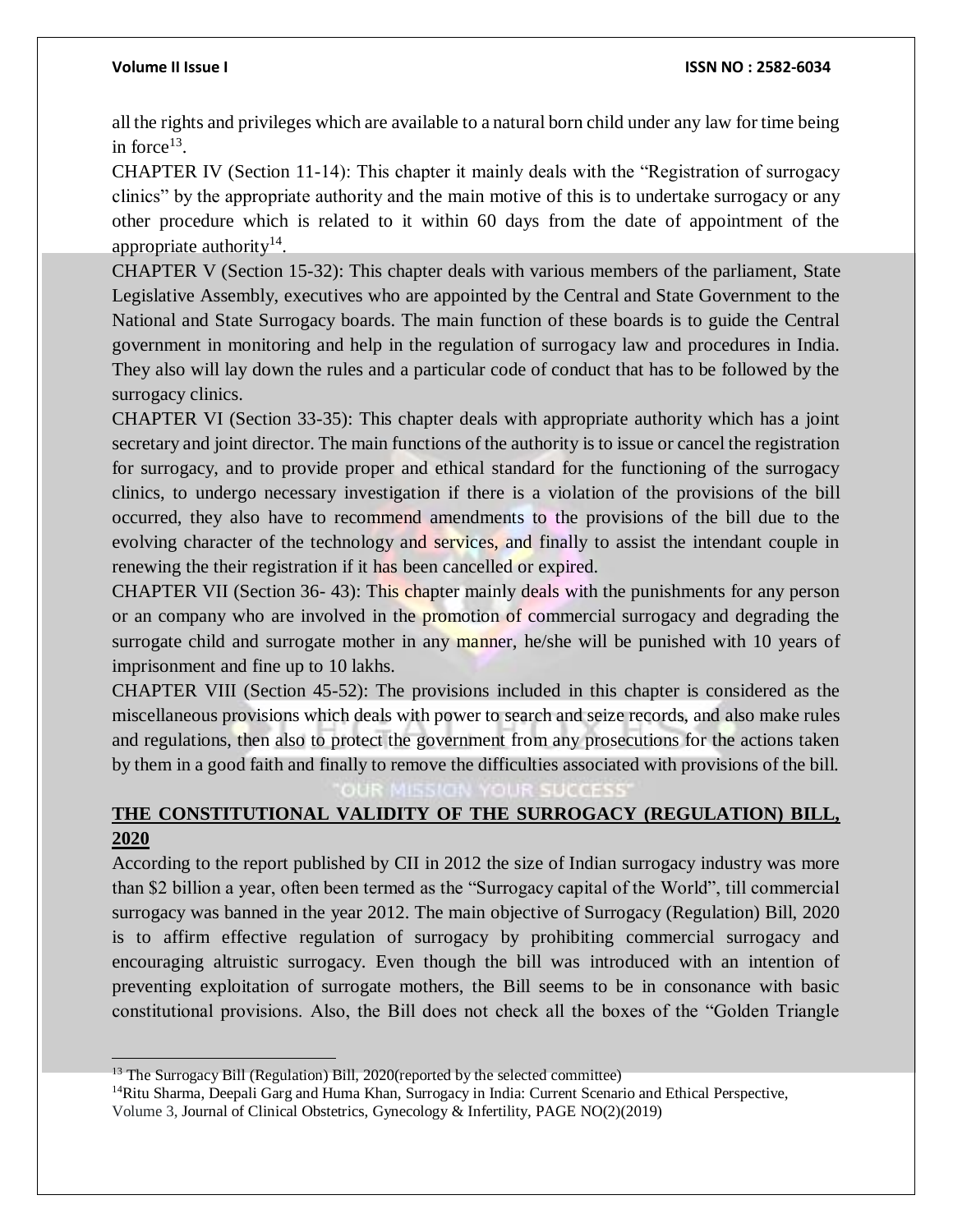Test"<sup>15</sup> which is laid down by the Supreme Court to evaluate the constitutional validity of any law enacted by the Government. As the bill fails to pass the test, it is clear that the proposed bill is violating the concepts of equality, liberty and freedom of rights, thus the basic fundamental rights of individuals are encroached by the state.

# **RIGHT TO LIFE UNDER ARTICLE 21**

Article 21 of the Constitution of India is a sacred and cherished right to life and personal liberty; it has an important role to play in every person's life<sup>16</sup>. It enshrines the principle of Right to Life, Personal liberty, and Right to Livelihood<sup>17</sup>. Even though the concept of surrogacy is not directly dealt under the Constitution of India but has included it in wide ambit of Article 21 through various judicial interpretations. Our constitution recognizes Right to life under Article 21is having a wider meaning and includes Right to livelihood. The same was upheld by the Supreme Court in the Consumer Education and Research Centre and ors. Vs. Union of India<sup>18</sup>. Mere blanket ban on commercial surrogacy imposed by the Surrogacy (Regulation) Bill, 2020 doesn't prevent the exploitation of poor women in India; instead, it deprives their right to livelihood which is guaranteed to them under the constitution of India. Thus, Surrogacy (Regulation) Bill, 2020 clearly infringes this "right to livelihood" under Article 21 of Indian constitution by imposing a complete ban on commercial surrogacy which takes away the last possibility for the poor women who are in a desperate need for money to meet their basic necessities.

Further, Article 21 of the Indian constitution includes the right to reproductive autonomy which is also violated by the Surrogacy (Regulation) Bill, 2020. In the case of Rajgopal vs. State of Tamil Nadu<sup>19</sup>The court identified that the "right to life" includes "right to privacy" where an individual has the right to decide over matters such as family, marriage, procreation, motherhood, childbearing among other things. The concept of "right to reproductive autonomy" is interpreted by the Supreme Court in such a way that as it entitled the parents to have the prerogative to choose the mode of parenthood, either naturally or through surrogacy. In Devika Biswas v. Union of India<sup>20</sup>The Supreme Court held that right to reproduction as an important component of the "right to life" under Article 21 where women have the absolute right over her privacy, dignity and integrity of the body. In addition to these, our constitution provides that no state can interfere in the prerogative of any person whether the child through natural process or surrogacy. In circumstances where the state is interfering or imposing restrictions to the matters related to procreation shall amount to direct encroachment on one's privacy and the same was pronounced by the Andhra Pradesh High court in the case of B. K Parthasarathi v. Govt. of Andhra Pradesh<sup>21</sup>. In a Suo Motu PIL filed for the deplorable condition of a female prison inmate in which high court stated that a "women alone should have the right to control her body, fertility and motherhood

 $\overline{a}$ <sup>15</sup>Minerva Mills Ltd. & Ors v. Union of India & Ors.,A.I.R. 1980 S.C. 1789 (India).

<sup>&</sup>lt;sup>16</sup>Durga Das Basu, Commentary on The Constitution of India,  $350 \ (8<sup>th</sup>$  edition 2010). <sup>17</sup>INDIA CONST. Art. 21

<sup>&</sup>lt;sup>18</sup>Consumer Education and Research center and Ors,, v. Union of India, (1995) 42 S.C.C. 3 (India).

<sup>&</sup>lt;sup>19</sup>Rajagopal vs. State of TamilNadu, A.I.R. 1995 S.C. 264 (India).

<sup>20</sup> Devika Biswas v. Union of India, (2016) 10 S.C.C. 726 (India).

<sup>21</sup>B.K. Parthasarthi v. Government of Andhra Pradesh, (1999) 5 ALT 715.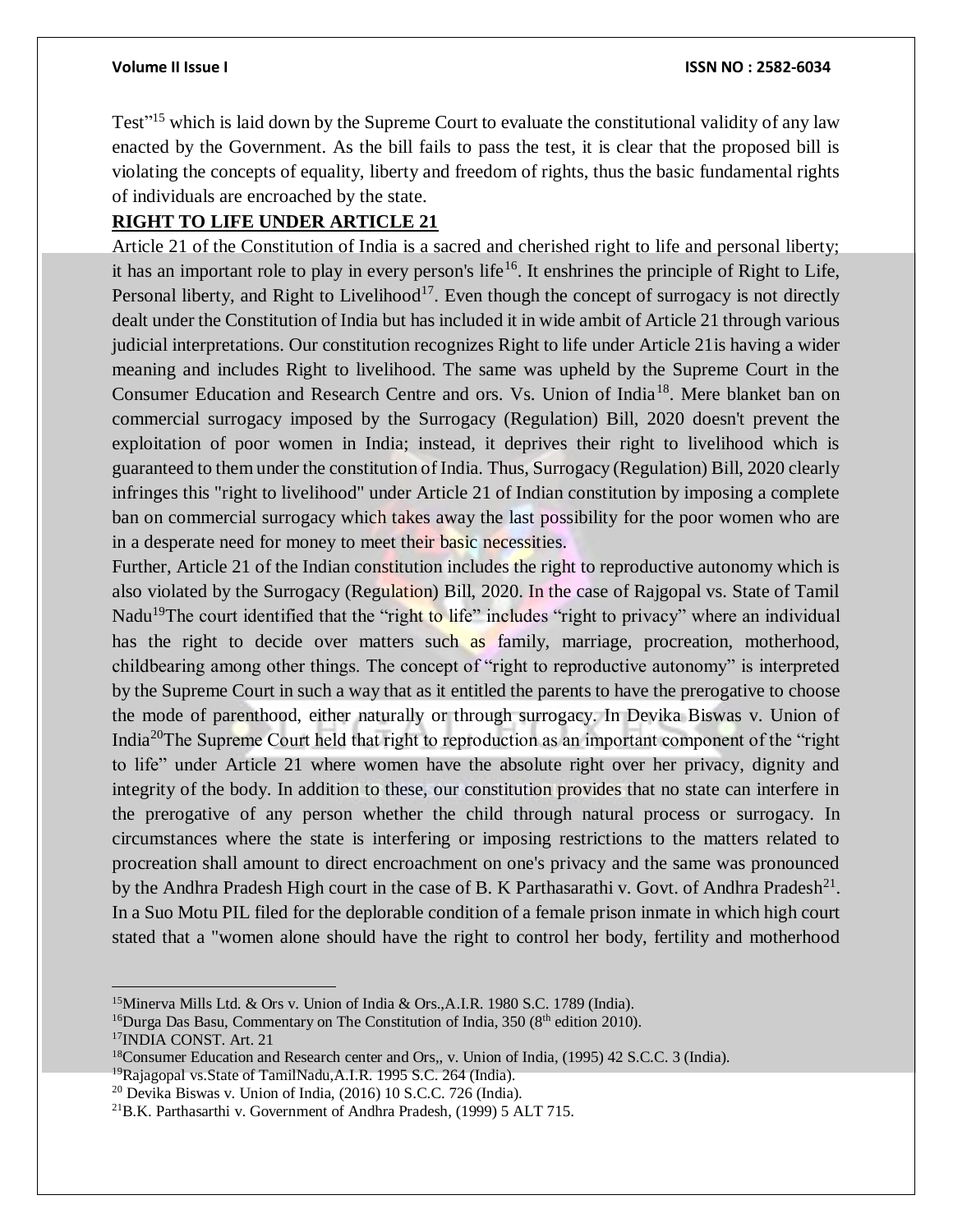choices"<sup>22</sup>.Right to decide about reproduction is very personal decision making for a woman and this bill is interfering in such a decision making process. Therefore, the Bill is clearly violating the right to livelihood, right to privacy and right to reproductive autonomy under Article 21 of the Indian constitution.

# **RIGHT TO EQUALITY UNDER ARTICLE 14**

Article 14 of the Indian constitution guarantees "equality before the law and equal protection of laws to all people<sup>"23</sup> but permits reasonable classification. To pass the test of reasonable classification, the court has laid down two tests which must be satisfied called intelligible differentia and rational nexus. The classification must be based on an intelligible differentia, which distinguishes persons, or things that are grouped together from others left out of this group. <sup>24</sup> The differentia must have a rational relation to the object sought to be achievedby the statutes in question. There must be a nexus between the basis of classification and the object of the Act under consideration.

Since the classification is purely based on marriage by only allowing married couples is arbitrary where our country permits single parents, (non -married individuals or parents) are allowed to adopt children. Even the proposed bill is against the striking down of Section 377 of the Indian constitution by denying the rights of homosexual couples to have a child of their own through surrogacy and refuses to acknowledge these couples as legitimate In the case of National Legal Services Authority v. Union of India<sup>25</sup>, Supreme Court has recognized trans-genders as third genders, therefore they are entitled to enjoy equal rights as gender of male and female. But, the Bill doesn't recognise their rights and are exclusive in nature. In addition to these, the bill only allows Indian citizens to be a part of surrogacy and imposes ban on foreigners for commissioning surrogacy which is a clear violation of Article 14 of the Indian Constitution whose benefit is not confined to the citizens but also to any person within the territory of India.

Conclusively, this Bill is a complete violation of Article 14 by allowing surrogacy only to married Indian couples and widows or divorcees and disqualifying others on the grounds of marital status, age, sexual orientation, and nationality impinges upon the right to equality for being an unreasonable classification. OUR MISSION YOUR SUCCESS

# **RIGHT TO TRADE AND PROFESSION UNDER ARTICLE 19(1)(g)**

The Surrogacy (Regulation) Bill, 2020 is violating Article 19(1)(g) which guarantees the "freedom of trade and profession"<sup>26</sup>. Article 19(6)<sup>27</sup> provides grounds on which reasonable restrictions can

 $\overline{a}$ 

<sup>&</sup>lt;sup>22</sup>Arijeet Ghosh & Nitika Khaitan, A Womb of One's Own: Privacy and Reproductive Rights, Epw Engage, (LAST SEEN11/12/2020/1:00) [https://www.epw.in/engage/article/womb-ones-own-privacy-and-reproductive-rights,](https://www.epw.in/engage/article/womb-ones-own-privacy-and-reproductive-rights) <sup>23</sup>INDIA CONST. Art 14

<sup>&</sup>lt;sup>24</sup>Aparajita Amar & Arjun Aggarwal, The emerging laws relating Surrogacy: A prcreational right for Single Parent, Transgenders and Foreigners, The SCC Online Blog (LAST SEEN11/15/2020/3:00)

https://www.scconline.com/blog/post/2018/04/10/the-emerging-laws-relating-surrogacy-a-procreational-right-forsingle-parent-transgenders-and-foreigners/

 $^{25}$ National Legal Services Authority v. Union of India, A.I.R. 2014 SC 1863 (India).

 $^{26}$ INDIA CONST. art. 19, cl.1(g).

<sup>27</sup>INDIA CONST. art. 19, cl.6.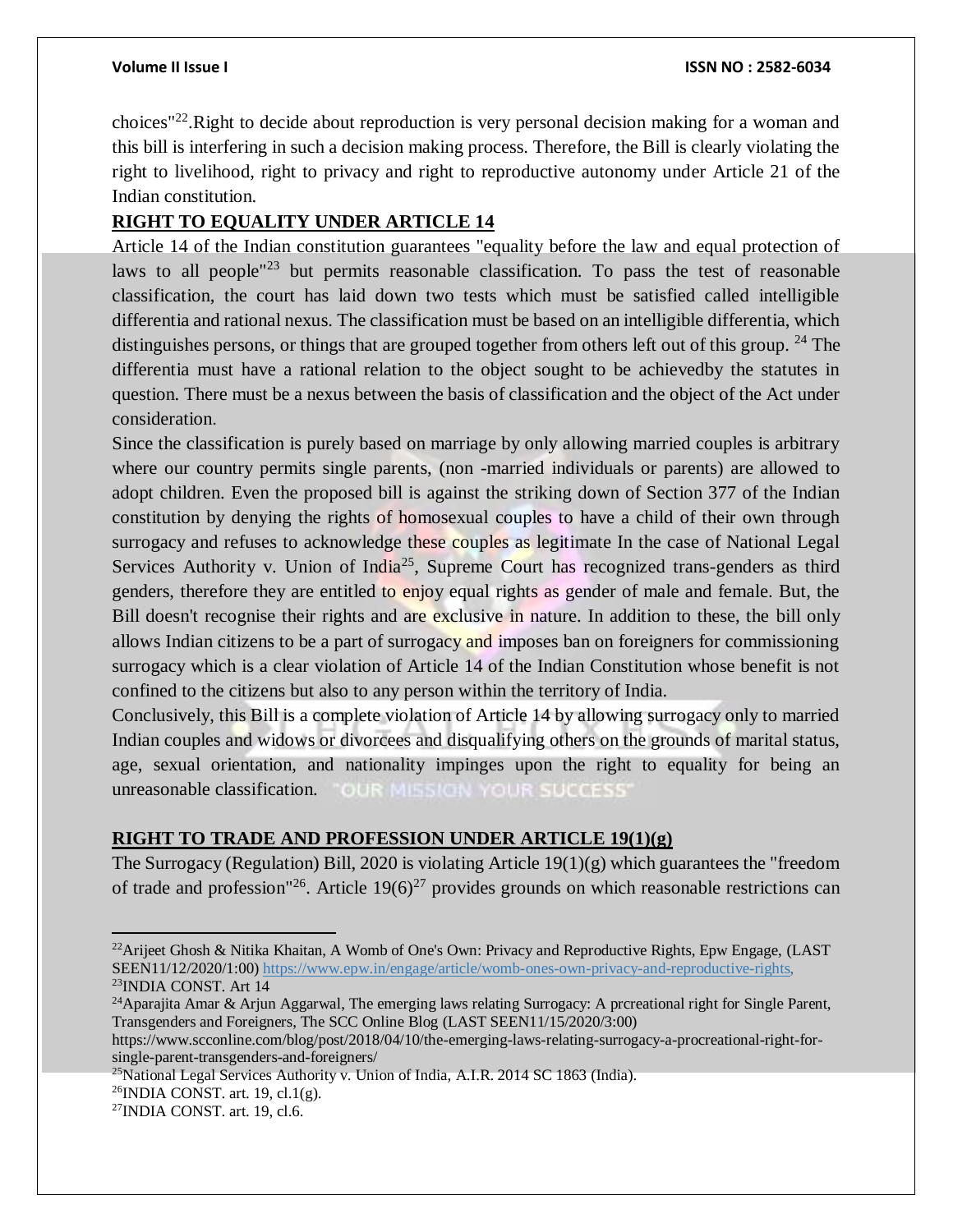be imposed on this right. In the case of the interest of the general public, reasonable restrictions can be imposed on Right to trade and profession under Article  $19(1)(g)$ .

In the case of Chintaman Rao vs. State of MP<sup>28</sup>, the court interpreted the word "restriction" of Article 19(6) stating that the reasonable restrictions imposed on a person in the enjoyment of the right should not be arbitrary or of excessive nature beyond what is required in the interest of the public. Imposing a blanket ban on commercial surrogacy and legalizing only altruistic surrogacy goes against the Article  $19(1)(g)$  of the Indian Constitution. The purpose of the bill is to prevent exploitation of surrogate mothers but such blanket ban will drive the industry underground. Moreover, when India became the surrogacy capital of the world, numerous surrogacy clinics were established. This Bill jeopardizes the interest of various stakeholders in this Multi-dollar industry by putting a complete ban on commercial surrogacy. From this view, the Bill is clearly infringing the basic provisions of the constitution as it is unsuccessful in maintaining a balance between regulations and basic rights.

### **LEGITIMACY OF A SURROGATE CHILD**

In Indian Personal Laws the legitimacy of the child is determined as a direct outcome of the concept of marriage. It is a general rule that the children born out of a lawful wedlock of man and woman are legitimate and a child born outside the wedlock is illegitimate. It is a presumption that the legal and natural guardian of the child is the birth mother. The mother-child relationship is solely based on the birth regardless how the child was conceived. The traditional Indian Laws do not presuppose a mother's genetic tie to the child.

In the U.S.A., the development of genetic engineering in reproductive biology has created a radical change in the concept of mother. The intended parents, who provided their genetic imprint are the legal and natural parents of the child in case of a gestational surrogacy and the surrogate mother is considered only as a gestational mother. The above is the case unless and until the intended parents have relinquished their legal status of natural parents of the child. Therefore in the U.S.A., the child is the legitimate child of the intended parents.

In the U.K. mother has a different meaning, the woman who carries the child as a result of natural or artificial pregnancy is considered the mother of the child and no other woman can be considered as the mother. So legally, the surrogate mother is the natural mother of the child and not the woman who has provided her ova, or is genetically related to the child in the surrogate's womb.

Indian courts follow the English Common law in the aspect of the legitimacy or the mother- child relationship in the concept of surrogacy. There are two situations that should be considered

1. Married Surrogate: The legitimacy of the child during the force of a valid marriage, under Section 112 of Indian Evidence Act, 1872 the child shall be considered as a legitimate child of the surrogate mother and her husband. Unless the husband proves that he had no access to his wife during the

 $\overline{a}$ <sup>28</sup>Chintaman Rao vs. State of MP, A.I.R. 1951 SC 118 (India).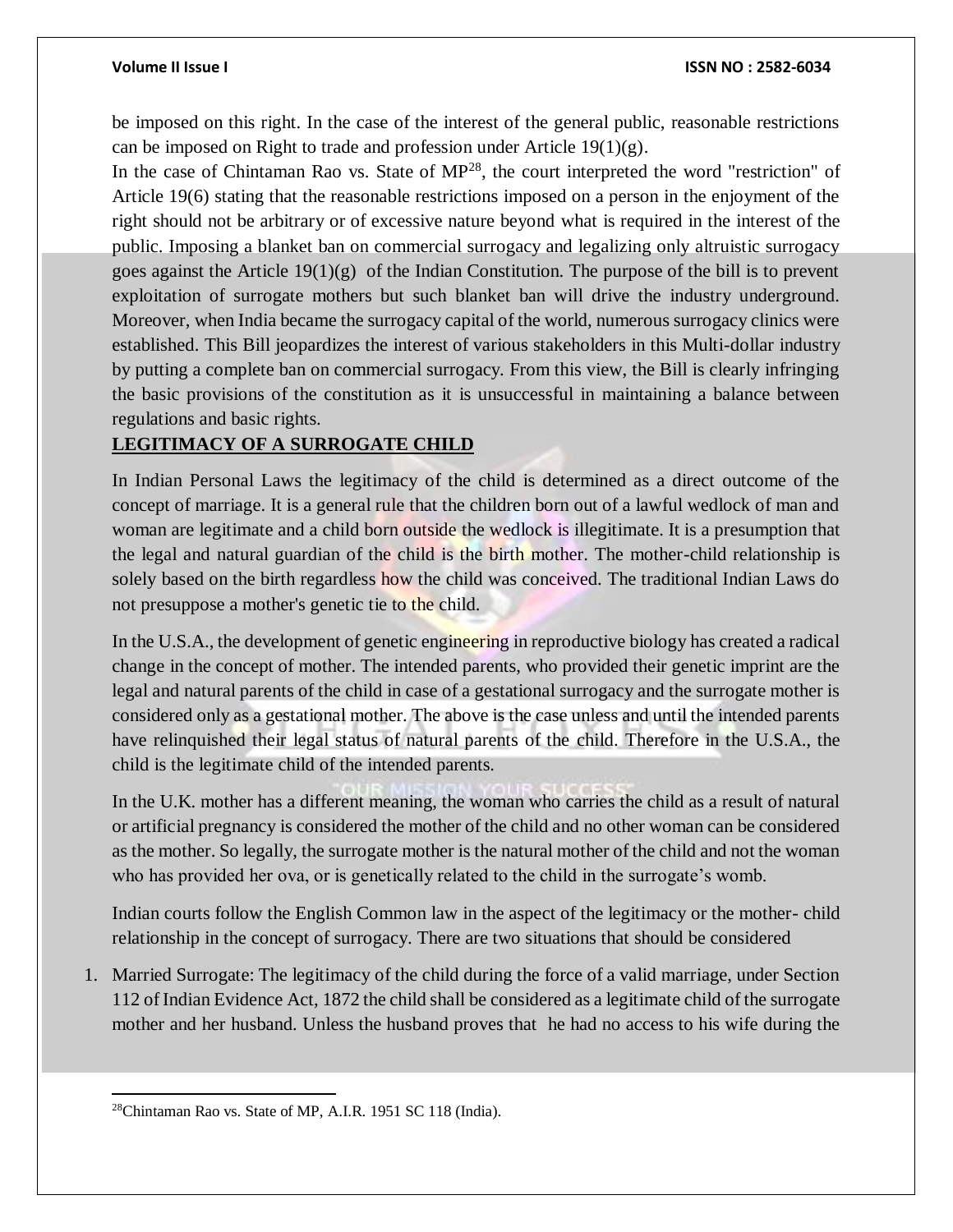time of her pregnancy or he had not consented to surrogate mothering by his wife. Therefore it is clear that the intended or the commissioning parents are not the legal parents of the surrogate child.

2. Unmarried Surrogate: Unmarried women resorting to either natural or artificial reproduction is not a crime in the eyes of the law. It is a different issue that it is not a socially accepted aspect for an unmarried woman to have a child. As discussed earlier the legitimacy of the child depends on a valid marriage, hence the child of an unmarried woman is considered illegitimate.

In both the above cases, the surrogate child may not become a legal and legitimate child of the intended parents. The only way the surrogate child becomes a legal and legitimate child of the intended parents is via adoption.

Personal laws in India are formed on the basis of various religions of the country. Adoption is only recognized under Hindu law and not Mohammedan law or Parsi Law, the Christian do not have any legal procedures laid down to opt for adoption. The adoption under Hindu Law is only valid when both the adopting parents are Hindu, Buddhist, Jain or Sikh by religion<sup>29</sup>. When either the surrogate mother or one of the intended parents are non-Hindus, Buddhists, Jains or Sikh the adoption is invalid.

The complexity increases when the surrogate mother and her husband refuse to give the child for adoption to the intended parents who are genetically related to the child. Even though a path is created by the personal laws for adoption, adoption is not possible when the child is not given for adoption by the surrogate mother. This can create a grave injustice for the intended parents who are genetically related to the child. The Family Courts have been vested with a wide array of decisive powers to decide such matters not withstanding the religion of the parties in the issue,

# **CUSTODIAL RIGHTS OF THE SURROGATE CHILD**

A problem presents itself in a situation when the surrogate mother refuses to hand over the custody of the child to the intended parents, her claim to hand over the baby lays a stronger pavement when she is the genetic mother.

In foreign countries, the judicial approach favors the intended parents only. The Uniform Parentage Act, 1973 in the U.S.A has recognized both genetic testing and the birth test to establish a mother – child relationship. When a child is delivered by gestational surrogacy, the genetic parents are the natural and the legal parents of the child <sup>30</sup>. There are no known cases of the surrogate mother getting the custody of the child in American Courts.

The Hindu Personal Laws in India, state the child shall stay with the mother till the age of five $31$ . The courts in India are influenced by the "Paramount welfare of the child" rather than in deciding the custodial rights of the child. In India, there are currently no laws to ensure the intended parents having legal rights to the child, hence it is well within the rights of the surrogate mother to refuse

 $\overline{a}$ 

<sup>&</sup>lt;sup>29</sup> Hindu Adoptions and Maintenance Act, 1956, Section 2, Acts of Parliament, 1956 (India).

<sup>30</sup>Belsito v. Clark, 644 N.E.2d 760 Ohio Ct. Com. Pl. (1994)

<sup>31</sup> Hindu Minority and Guardianship Act 1956, Section 6, Acts of Parliament, 1956 (India).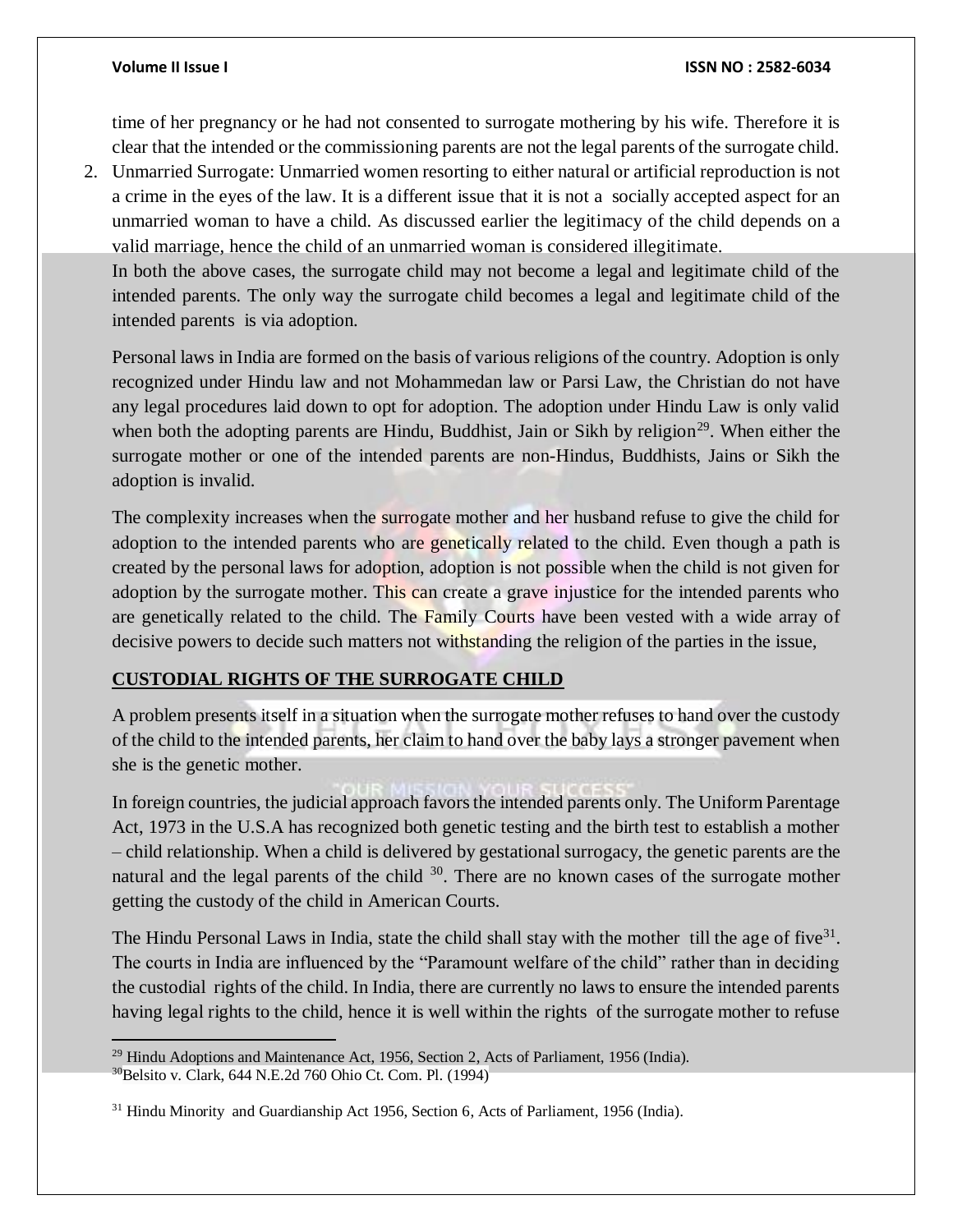to hand over the baby to the intended parents. The surrogate mother also has the rights to abort the child and the intended parents have no say in the abortion with the permission from the proper authority under the Medical Termination of Pregnancy Act, 1971.

### **INHERITANCE RIGHTS OF SURROGATE CHILD**

The inheritance rights in the surrogacy arrangement has also left a hole in the wall of the personal rights of the child and the other parties related to it. There are multitudinous questions to be answered in the aspect of inheritance.

- 1. Is the surrogate child entitled to succeed the property of the surrogate mother dying intestate either at the delivery or thereafter?
- 2. Can a surrogate mother claim the inheritance of the property of the surrogate child, who dies intestate after some years?
- 3. Can the surrogate child inherit the property of the surrogate's husband who dies during the surrogate's pregnancy?
- 4. Is the surrogate child entitled to the property of the both or either of the intended parents died intestate as a child born at the time of their death?
- 5. Can the surrogate child claim the ancestral property by gaining the coparcenary interest of the intended parents or the surrogate mother's husband or the surrogate mother? The legitimacy of the child is directly linked to the general principle of inheritance. The legitimacy of the child under all personal laws is directly related to the lawfulness of the marriage of the parents. The surrogate mother and her husband are the natural and legal parents of the surrogate child under the existing Indian Laws, the surrogate child is the legal heir of the surrogate parents, provided the surrogate's husband consented for the surrogate mothering arrangement. According to the above discussion the surrogate child is entitled to the property of the surrogate parents, thereby providing an affirmative to the first three questions. The surrogate therefore has no rights over the inheritance of the intended parents.

An obstacle may also arise when the surrogate mother after the delivery, as the natural guardian claims the property of the property of the intended father or mother during intestate during her pregnancy, due to which the child cannot be given up for adoption to the commissioning parents. Her claim may even fail as the genetic parents had not yet adopted the surrogate child. The surrogate mother should not only protect the rights of the intended parents but also the rights of the surrogate child. It is important to decide who would get custody of the child from the very beginning of the agreement. The child is deemed to be the child of the intended parents from the moment the child is born for the purpose of intestate and testamentary succession.

# **LOOPHOLES AND SUGGESTIONS**

The Bill permits only altruistic surrogacy by putting a blanket ban on commercial surrogacy will offer an opportunity for corruption, black marketing and ignoring the fact that unpaid surrogacy may also lead to exploration. The Bill is excluding foreigners, NRIs and homosexuals from commissioning surrogacy in our country. By imposing a ban on commercial surrogacy, this so-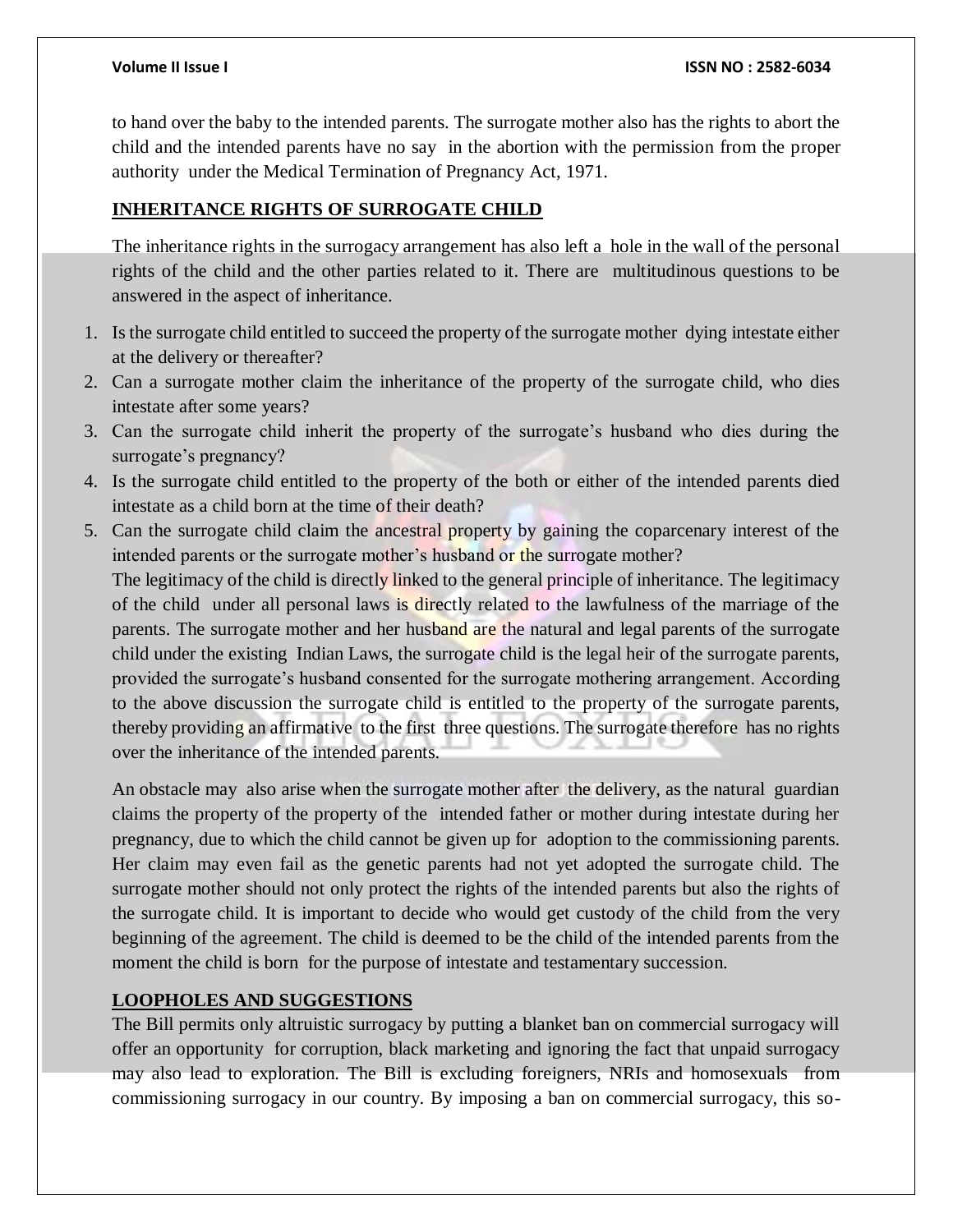called Bill is highly divorced from the realities of Indian society where thousands of women are willing to rent their womb to make their family ends meet. India was considered as the World Capital of Commercial Surrogacy as it was considered to be a beneficial alternative for surrogate mothers as well as the intended parents. And apart from these drawbacks, this ban is directly affecting the foreign investment. There is an immediate need to amend the Surrogacy(Regulation) Bill, 2020 with an intention to facilitate commercial surrogacy in a regulatory manner. This can be achieved with the help of the government by fixing a uniform monetary value per surrogacy in order to avoid bargaining among the parties. Thus, it may prevent exploitation of surrogate mothers by agency or third parties and can solve some of their immediate financial problems through this income.

The Bill is only suggesting that the intended couple and surrogate mother need a certificate of eligibility but it remains silent about the time limit for the certificates being issued. Moreover, the Bill evidently states that the approval of the competent authority and the consent of the surrogate mother are requires for the procedure of abortion. While, it does not acknowledge the decision of the intending couples. Surrogacy is a part of Artificial Reproductive Technology(hereinafter referred as ART) and most of the countries have enacted separate Acts to regulate surrogacy and ART. Implementing this Surrogacy Bill will be irrelevant if there is no proper regulation of ART. Therefore, there is an immediate need to deal with rules and regulations regarding ART as it addresses technical and medical aspects, and it is considered as a necessity for effective implementation of this Surrogacy Bill. The Bill assumes that allowing altruistic surrogacy will never lead to the exploitation of women, but in reality the bill takes away her last opportunity to earn something independently. It is assumed that a woman is expected to carry someone's baby without being paid for it and must go through all physical and emotional waves without being supported by anyone. As far as this method is followed, it amounts to forced labour. Thus, the Bill must replace "Altruistic Surrogacy" with "Compensatory Surrogacy'' in this present scenario where poor Indian women are trying to earn money and meet the basic needs of them as well as their families.

Furthermore, the Bill should have been amended in such a way that by inserting a provision stating that all the Reproductive clinics must have a counselling department as an effective method to check the mental condition of the surrogate mother. Also, the counselling department must explain the process of surrogacy and risk involved before going through the process. Moreover, this may help us to check whether the surrogate mother was coming willingly or by forcefully. Ultimately this can reduce the exploitation of surrogate mothers.

Another important factor that needs to be considered is the possibility of any unforeseen situation ,for instance, the divorce of the intended couple which may leave the child abandoned. Therefore, there is an immediate need for rules and regulations when a situation like abandonment of the child arises. The bill must specify the roles and duties of the intended couple and surrogate mother which such situations come into reality.

There are numerous lacunae in the Surrogacy bill in the aspect of the Personal laws of the India, which can be gravely misused by the surrogate mother gain the property of the intended parents,